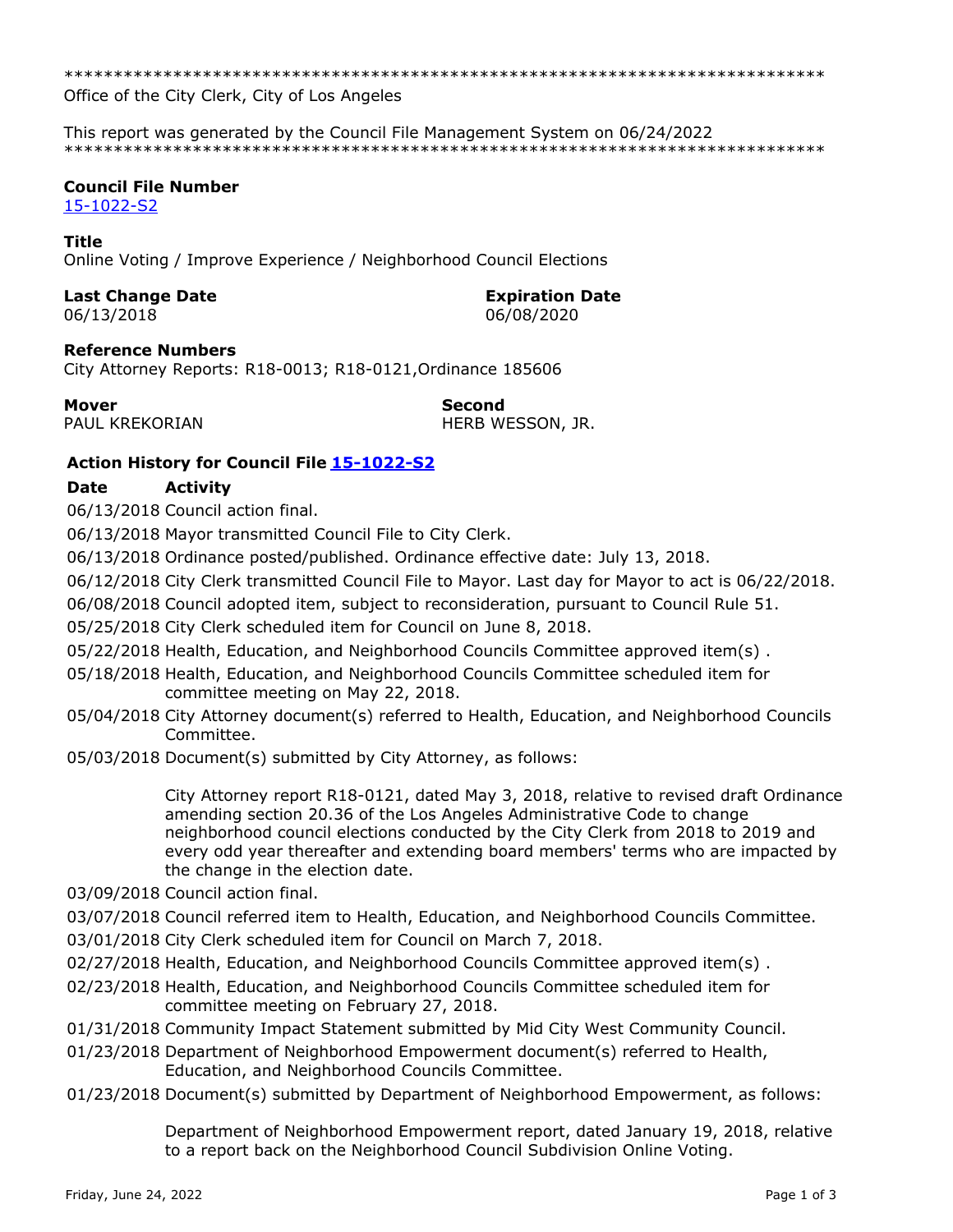- 01/23/2018 City Attorney document(s) referred to Health, Education, and Neighborhood Councils Committee.
- 01/22/2018 Document(s) submitted by City Attorney, as follows:

City Attorney report R18-0013, dated January 22, 2018, relative to a draft Ordinance amending the Los Angeles Administrative Code to change Neighborhood Council elections conducted by the City Clerk to odd numbered years beginning in 2019, and include language for a one-time extension of terms from 2018 to 2019.

- 10/04/2017 Council action final.
- 10/03/2017 Council adopted item, subject to reconsideration, pursuant to Council Rule 51.
- 09/26/2017 Council continued item to/for October 3, 2017 .
- 08/25/2017 City Clerk scheduled item for Council on September 26, 2017.
- 08/22/2017 Health, Education, and Neighborhood Councils Committee approved as amended .
- 08/21/2017 Community Impact Statement submitted by Boyle Heights Neighborhood Council.
- 08/18/2017 Department of Neighborhood Empowerment document(s) referred to Health, Education, and Neighborhood Councils Committee.
- 08/17/2017 Document(s) submitted by Department of Neighborhood Empowerment, as follows:

Department of Neighborhood Empowerment report, dated August 17, 2017, relative to a report back regarding election outreach funding.

- 08/17/2017 City Clerk document(s) referred to Health, Education, and Neighborhood Councils Committee.
- 08/17/2017 Document(s) submitted by City Clerk, as follows:

City Clerk report, dated August 17, 2017, relative to a report back regarding online voting during the 2016 Neighborhood Council elections.

- 08/17/2017 Health, Education, and Neighborhood Councils Committee scheduled item for committee meeting on August 22, 2017.
- 08/09/2017 Community Impact Statement submitted by Rampart Village Neighborhood Council.
- 08/08/2017 Health, Education, and Neighborhood Councils Committee continued item to/for August 22, 2017.
- 08/06/2017 Community Impact Statement submitted by West Hills Neighborhood Council.
- 08/04/2017 Department of Neighborhood Empowerment document(s) referred to Health, Education, and Neighborhood Councils Committee.
- 08/03/2017 Health, Education, and Neighborhood Councils Committee scheduled item for committee meeting on August 8, 2017.
- 08/03/2017 Document(s) submitted by Department of Neighborhood Empowerment, as follows:

Department of Neighborhood Empowerment report, dated August 2, 2017, relative to a report back regarding an online voting and voter registration pilot for Neighborhood Council elections.

- 07/11/2017 Council rereferred item to Health, Education, and Neighborhood Councils Committee, pursuant to Council Action of July 1, 2017, Council File No. 17-0769.
- 05/27/2017 Community Impact Statement submitted by Venice Neighborhood Council.
- 05/22/2017 Community Impact Statement submitted by Sunland-Tujunga Neighborhood Council.
- 05/15/2017 Community Impact Statement submitted by Neighborhood Council of Westchester-Playa Del Rey.
- 04/06/2017 Community Impact Statement submitted by Eagle Rock Neighborhood Council.
- 04/03/2017 Community Impact Statement submitted by Hollywood Hills West Neighborhood Council.
- 04/03/2017 Community Impact Statement submitted by Woodland Hills-Warner Center Neighborhood Council.
- 03/28/2017 Council action final.